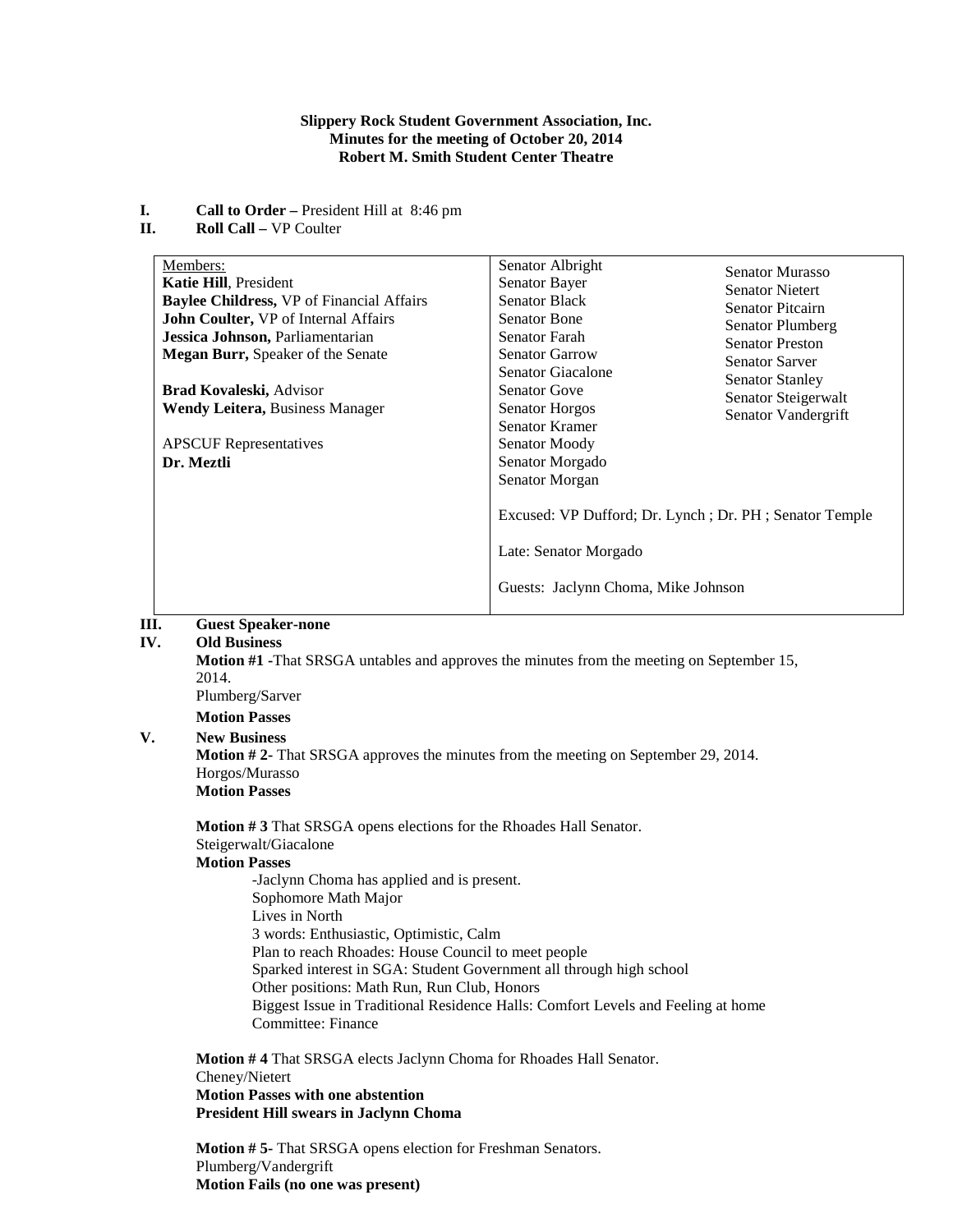**Motion #6-** That SRSGA opens elections for the Vice President for Campus Outreach. Bayer/Steigerwalt

# **Motion Passes**

### **-Aimee Albright**

Major: Communications, Dance Minor : 3.0 : Sophomore Rankings: Updating and managing website: 5 Newsletter: 5 Social Media: 5 Creating Ads: 5 Leading a Committee: 5 3 words to describe: Optimistic, Personable, And Responsible

1. How do you plan on balancing this position along with all of your other responsibilities on campus?

Althought I am a Jamrock member and have many classes, I am able to set time aside for self and I feel as though I can set it aside for this too.

2. Can you tell us 2 strengths and 2 weaknesses of yourself in a professional setting? Strengths: Time Management Skills, Very Optimistic

Weaknesses: Sidetracked easily, hard time getting motivated

3. What are your past experiences in planning events on campus and how will you bring those to this position?

Leadership Conference last semester and the movie series

4. Do you think the advertisement for this position was sufficient? If not, what would you have done differently?

I'm on the fence with this one since I helped put it together. I think that it targeted the people who wanted to know about it and others who didn't ignored it.

5. What are some ideas you have for reaching out to SRU's campus? Refreshing activity for midterms, "Where's Waldo" with the senators to engage them

#### **-Jared Stanley**

Major: Early Childhood and Special Education GPA: 3.9 Year: Senior Rankings Updating and managing website: 4 Newsletter: 5 Social Media: 5 Creating Ads: 5 Leading a Committee: 5 3 words to describe: Outgoing, Organized, Self-motivated

1. How do you plan on balancing this position along with all of your other responsibilities on campus? I'm a senior this year and honestly I'm bored.

2. Can you tell us 2 strengths and 2 weaknesses of yourself in a professional setting? Strengths: Time management skills, Very organized

Weaknesses: Tact, Overanalyze

3. What are your past experiences in planning events on campus and how will you bring those to this position?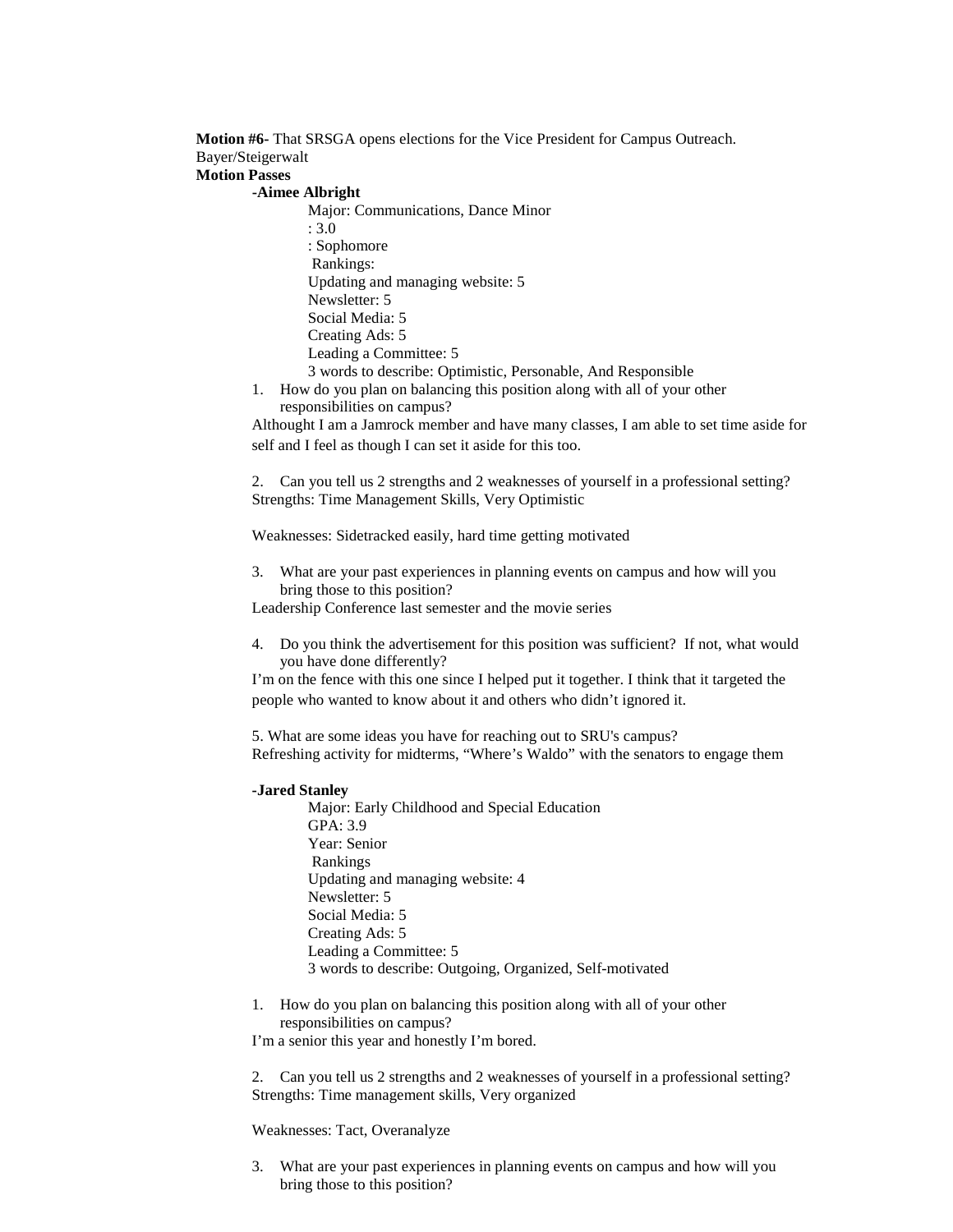When I was president of IFC I implemented the Greek Carnival that has carried through to this year and has been pretty successful and I have worked with the women's center on projects.

- 4. Do you think the advertisement for this position was sufficient? If not, what would you have done differently?
- It was not sufficient. It needs a lot better marketing such as ads or social media.

5. What are some ideas you have for reaching out to SRU's campus? Working with commuters – organize events with others instead of create our own Working with clubs and organizations – sitting in on meetings

**Motion # 7-** That SRSGA elects Jared Stanley for the Vice President of Campus Outreach. Vandergrift/Black

| <b>Jared</b> | Aimee                                                    |
|--------------|----------------------------------------------------------|
| X            |                                                          |
| X            |                                                          |
|              |                                                          |
|              |                                                          |
| X            |                                                          |
| X            |                                                          |
| X            |                                                          |
|              | X                                                        |
| X            |                                                          |
|              | X                                                        |
|              | X                                                        |
| X            |                                                          |
| X            |                                                          |
|              | X                                                        |
|              | X                                                        |
| X            |                                                          |
|              | X                                                        |
|              | X                                                        |
|              | X                                                        |
|              | X                                                        |
|              | X                                                        |
| X            |                                                          |
|              |                                                          |
| $\mathbf X$  |                                                          |
| X            |                                                          |
|              |                                                          |
|              | <b>ABSTAINED</b><br><b>ABSTAINED</b><br><b>ABSTAINED</b> |

**Motion # 8** That SRSGA approve the Guitar Club as a recognized organization Preston/Morgado **Motion Passes**

**Motion #9** That SRSGA approve the SRU Beatbox Society as a recognized organization Pitcairn/Bone

-Mike Johnson, President of the organization; Welcoming to everyone and anyone; Create a community and venturing into other clubs; Meeting at 12:45-1:45 and possibly at night **Motion Passes**

**Motion # 10-** That SRSGA approve the SGA Conference Grant Recipients of Fall 2014 Sarver/Farah

-How it benefits the students and everyone else on campus

-6 Applicants

-2 out of 6 have already received it

National Council of Teachers of English \$500 Pre Service Mathematics Teachers \$320 Rock Out \$500 SRU Collegiate Music Educators Association \$400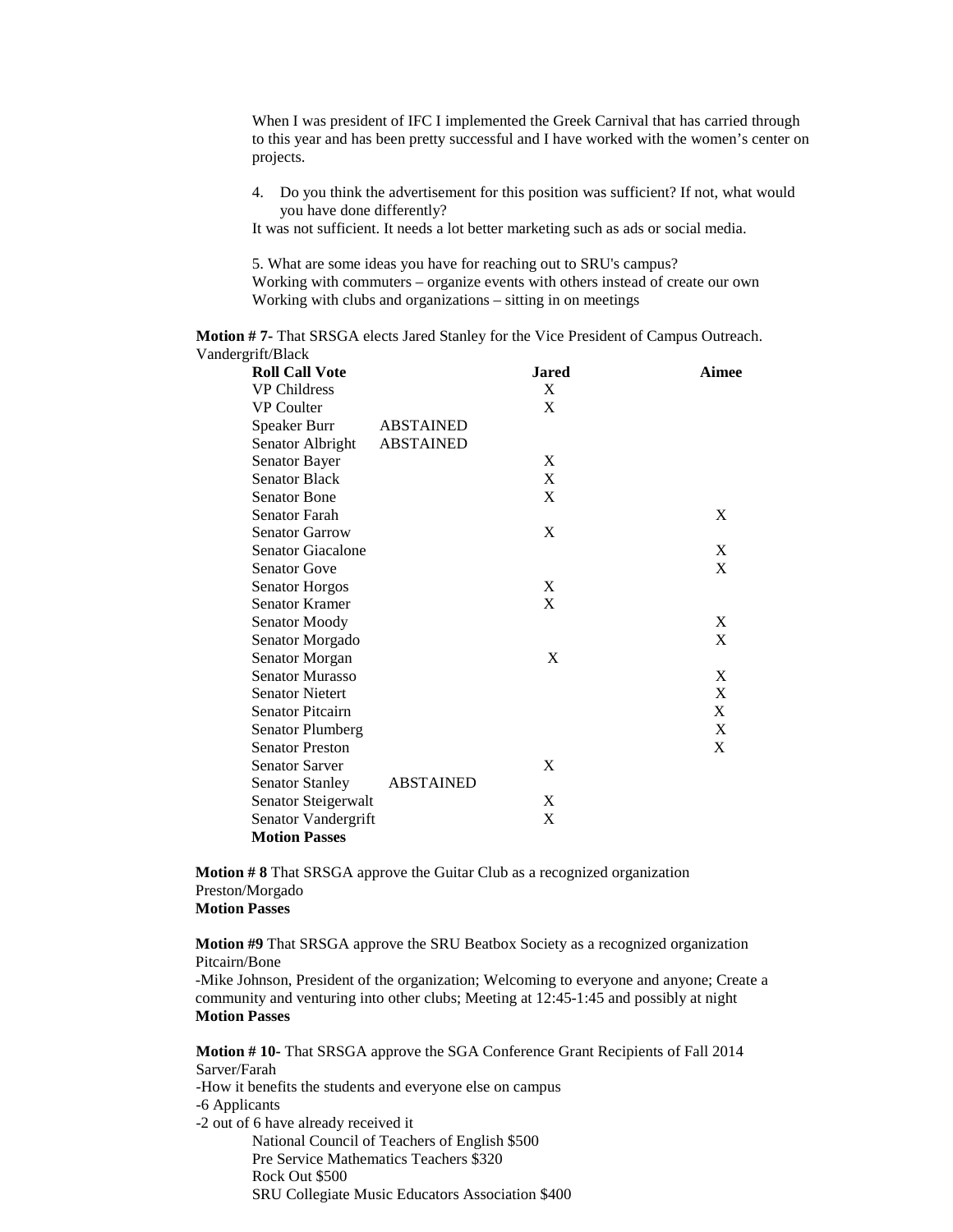Rock Catholic \$500 Music Therapy Club at SRU \$200

# **Motion Passes**

#### **President Hill calls to move into Executive Session President Hill calls to end Executive Session**

**Motion #11-** That SRSGA approves a 3.45% pay increase for CoOp non-management employees, retroactive to September 1, 2014. Plumberg/Black **Motion Passes**

**Motion #12** That SRSGA approves a 3% pay increase for Bookstore non-union employees, retroactive to September 1, 2014. Horgos/Bayer **Motion Passes**

**Motion #13** That SRSGA approves a 2.25% pay increase for the Preschool and Childcare Center Director, Assistant Director, and Head Teacher and a 2.85% pay increase for the Teacher Aide, retroactive to September 1, 2014. Garrow/Farah **Motion Passes**

### **VI. Open Forum**

Lainna – Cheeseman's on Saturday 25th Bre – Before Cheeseman's Football Frenzy for Alpha Xi Delta Emily – Ghostbusters Monday  $27<sup>th</sup>$ Jess – Tuesday Congressman Mike Kelly in ATS Auditorium Black – Congrats to the two new senators Congrats Emilyon Big House Game Jared – Double Lung Transplant for AST Sister – PLEASE DONATE! Logan – 2015 Spring Carebreaks – more info at Student Meztli – Burgers and Ballots tomorrow at Common Hour – Katie Hill and Anthony Plumberg are speaking! Free Lunch General Election November 4<sup>th</sup> Needs someone to announce voting locations Emily – We got Nuraha Moody – November  $6<sup>th</sup>$  Pop Punk Show for \$5 in the ballroom

## **VII. Officer's Reports**

#### **President Hill**

- "Liter" of the Week
- Committees
	- Parking
		- Green Grant
		- $\blacksquare$  Liberal Studies
		- Sustainability
- San Antonio Update
- $\blacksquare$  Fall Fest Sign Up
- Card for Claudia
- **John Rindy** 
	- Duck
	- Emily

Thanks Jaclyn Jared and Conference Grant Winners More Positions are open!

**VP Coulter** New Senator Orientation